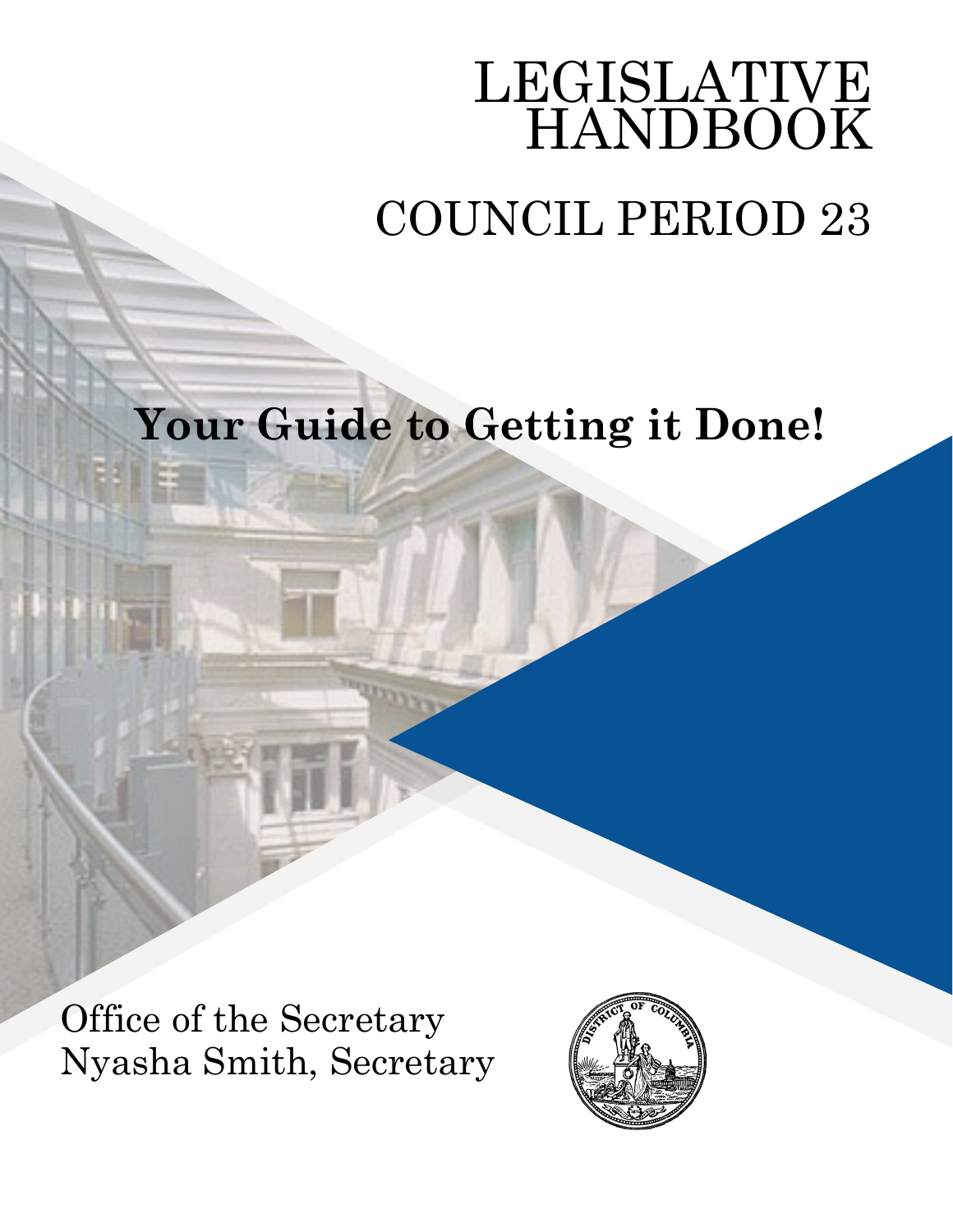# **I. Introduction**

The Legislative Handbook is designed to assist committee directors, legislative staff and other interested parties navigate the Council's legislative procedure. Rules of Organization and Procedure adopted each Council Period provide the blueprint for each step of the legislative process. In addition, Council Rules outline the legislative process for citizens and build in opportunities for public advocacy. Thus, Council Rules greatly increase the independence, accessibility and accountability of the Council.

The Handbook highlights most commonly used processes and procedures. It explains how to get legislation on the agenda of a Legislative Meeting through the normal committee process. It also outlines filing requirements and deadlines for introduction of legislation, committee reports, notices of public hearings, and emergency legislation.

To support your legal research, several tools are available. The D.C. Code is accessible via the Council's web site. LEXIS, an on-line legal research database, can be accessed with a special code assigned to your office. Congressional legislation that may impact the District can be viewed on

[www.congress.gov.](http://www.congress.gov/) The Council is a member of the National Conference of State Legislatures, and documents on legislative initiatives and policies considered by other states can be viewed on [www.ncsl.org.](http://www.ncsl.org/)

The Handbook is meant to enhance your knowledge of and ability to follow Council Rules. It is not a substitute for reading and adhering to the Rules. A copy of the Rules is included for your convenience and can be accessed on the Council's Legislative Information Management System ("LIMS") [here.](http://lims.dccouncil.us/Download/41509/PR23-0001-Enrollment.pdf) Finally, the Handbook describes appropriate staff decorum on the dais during a Legislative Meeting.

The Handbook will be updated periodically, and suggestions from you are encouraged and welcomed; please email Nyasha Smith, Secretary to the Council at [nsmith@dccouncil.us.](mailto:nsmith@dccouncil.us)

The Office of the Secretary's business hours are Monday through Friday from 9:00 a.m. to 5:30 p.m.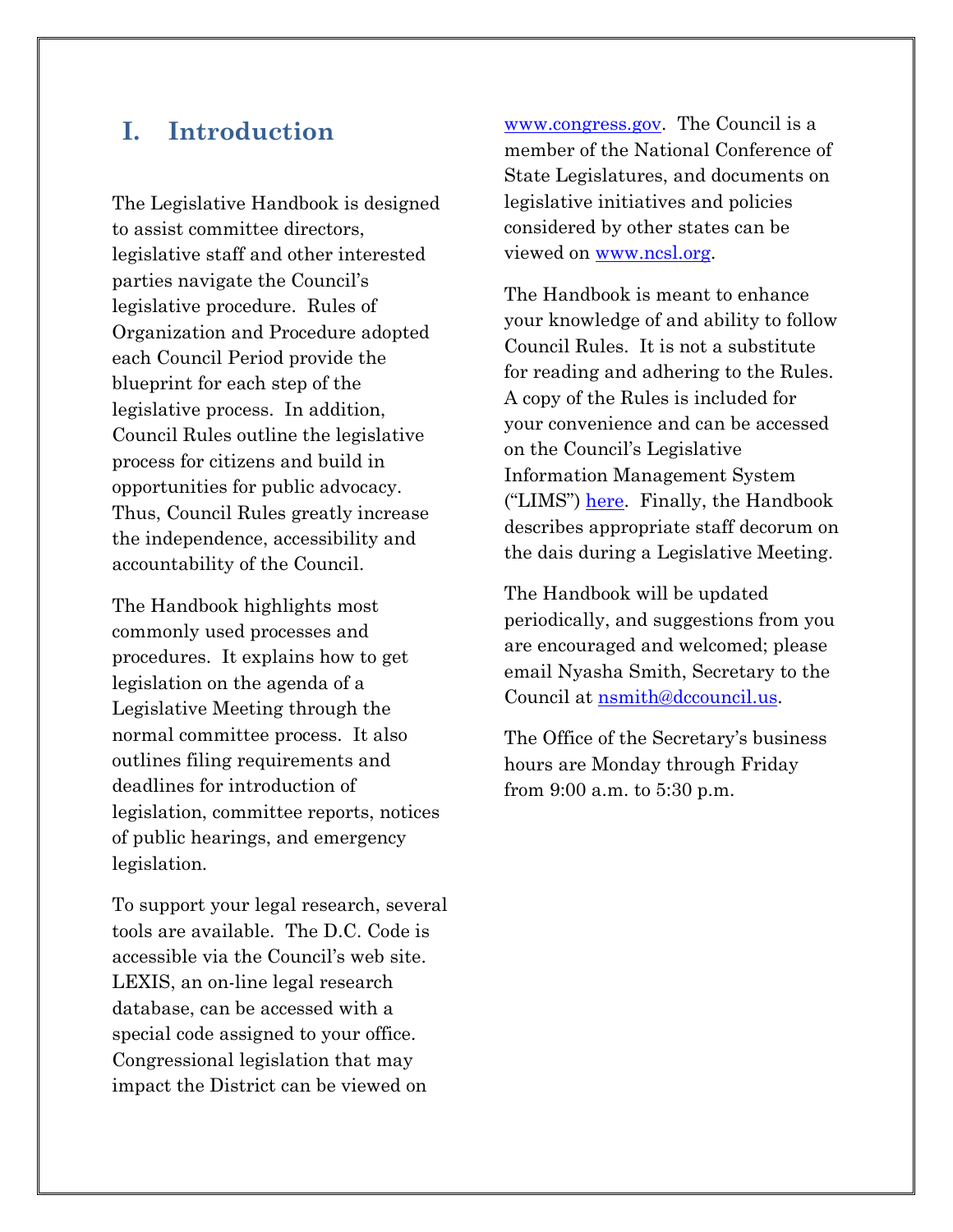# **II. Filing Requirements**

Council Rules set deadlines for legislative actions to establish certainty in the legislative process and to allow adequate notice to Members and the public.

The term "*file*" as used in this, or any related communication, means that when a Councilmember is required to file a document with or provide notice to the Secretary, the Councilmember must timely deliver a hard copy of the document or notice to the Office of the Secretary. Additionally, an electronic version in Word format of the filed document must be saved on the Council's intranet ("Sterling") under the name of the member. A measure is not considered "filed" until the electronic copy is available on Sterling. Further, no measure may be noticed for a hearing or roundtable, or added to an agenda for Council consideration, unless a Word copy has been uploaded to Sterling. (*Rule 282)*

The term "*circulate*" as used in this, or any related communication, means that any document that is required to be circulated for purposes of providing notice must be distributed electronically to all Members and staff, except that any Councilmember may elect to receive hard copies instead. Chairman Mendelson has elected to receive hard copies. (*Rule 283*)

Both filing and circulating is necessary to satisfy notice requirements provided by the Rules. One without the other by the stated deadline does not satisfy the requirements of the Rules and will be considered incomplete.

# **1. Legislation and Related Documents**

# **Introduction of a Bill or Proposed Resolution**

Only members of the Council may introduce legislation for consideration by the Council.  $(Rule 401(a)(1))$ Proposed legislation transmitted by the Executive can only be introduced by the Chairman in the Office of the Secretary. Members cannot introduce such legislation on the dais at a Legislative Meeting or a Committee of the Whole work session. (*Rule 401(b)(1)*)

All introduced bills and proposed resolutions must be typed with the introducing Member(s)' signature in blue or black ink and must be accompanied by a filing sheet that is either typed or legibility handwritten. (*Rules 401(b)(5) and 402)* All cointroducer(s)' names and signatures must also be on the legislation as filed. If there are multiple introducers of a measure, the primary mover is indicated by the Member's name on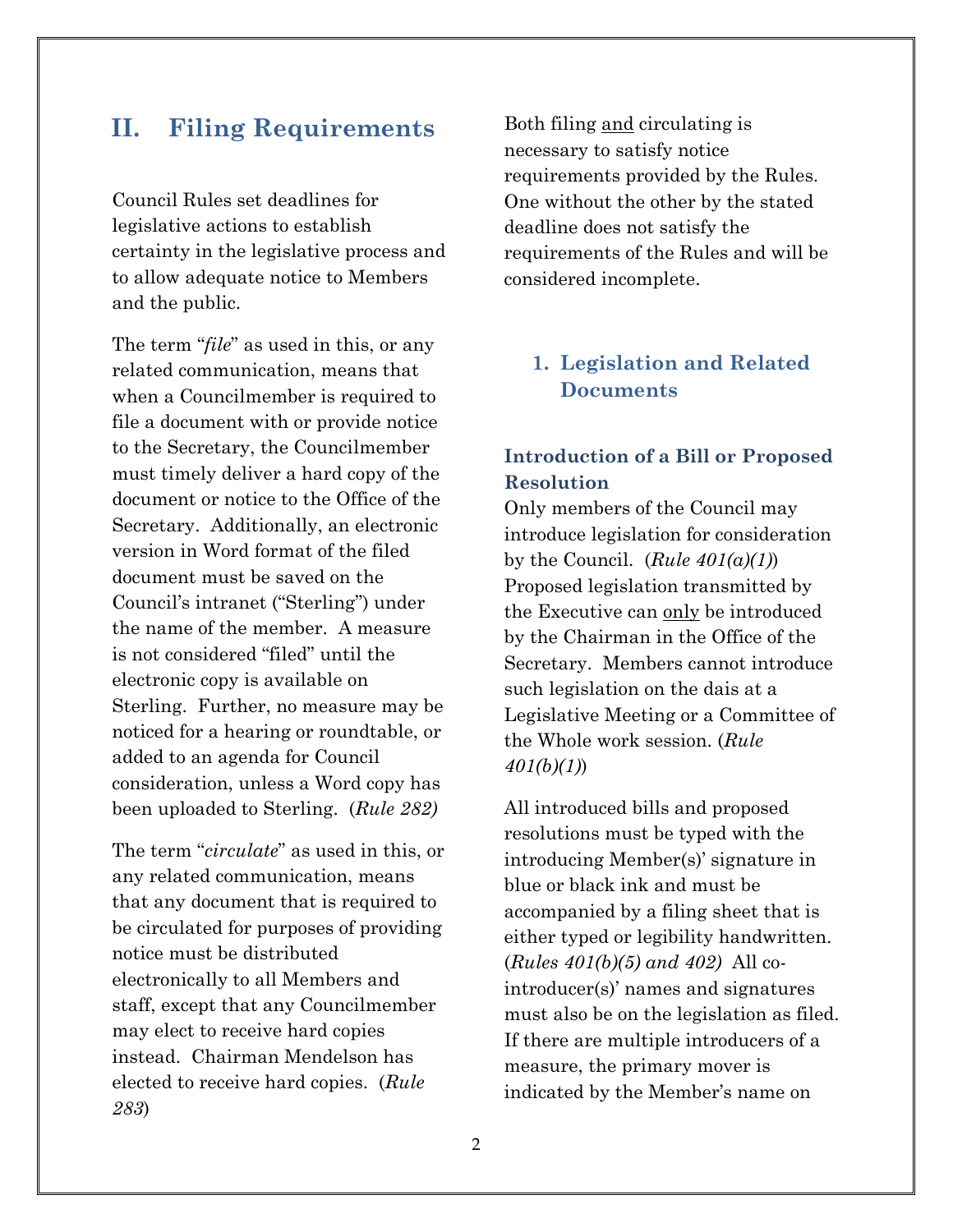the top right-hand corner of the signature block.

A bill or proposed resolution may be introduced by a Member either from the dais at a Legislative Meeting or Committee of the Whole work session, or by filing in the Office of the Secretary during normal business hours. (*Rule 402(a)*)

If a Member elects to introduce legislation in the Office of the Secretary, the Member must file an original document with a filing sheet. If a bill or proposed resolution is introduced from the dais at a Legislative Meeting or Committee of the Whole work session, the Member must file with the Secretary an original document with a filing sheet and provide 20 copies for circulation on the dais.

At the time of introduction, the measure as introduced must be placed on Sterling in original electronic format (i.e. MS Word) and PDF to allow public review on the Council's website. *(Rules 282(b) and 401(a)(2))*

If a bill or proposed resolution is introduced during a Legislative Meeting or Committee of the Whole work session, the Chairman may make the official referral at that time. If the Chairman makes a provisional referral, the referral will be official at the end of 3 business days, unless the Chairman re-refers the measure.

*(Rule 405(a))* If a bill or proposed resolution is filed in the Office of the Secretary, it will be placed on the Secretary's Log of Introductions for consideration at the next meeting where it will be officially referred by the Chairman. *(Rule 405(b))*

The filing deadline for legislation to be included on the Secretary's Report of Introductions for a Committee of the Whole Work Session or Legislative Meeting is by 10:00 a.m. on the business day preceding the meeting. *(Rule 404(a))*

A committee cannot consider a measure unless it has been officially referred by the Chairman. *(Rule 405(e))*

#### **Co-Sponsorship**

Co-sponsorship of a bill or proposed resolution may be indicated on the record at the meeting when it is introduced. If not so indicated on the record, a notice of co-sponsorship of a bill or proposed resolution must be filed in the Office of the Secretary by the close of business the day after the Legislative Meeting or the Committee of the Whole Work Session at which the measure was officially referred. *(Rule 802(b))*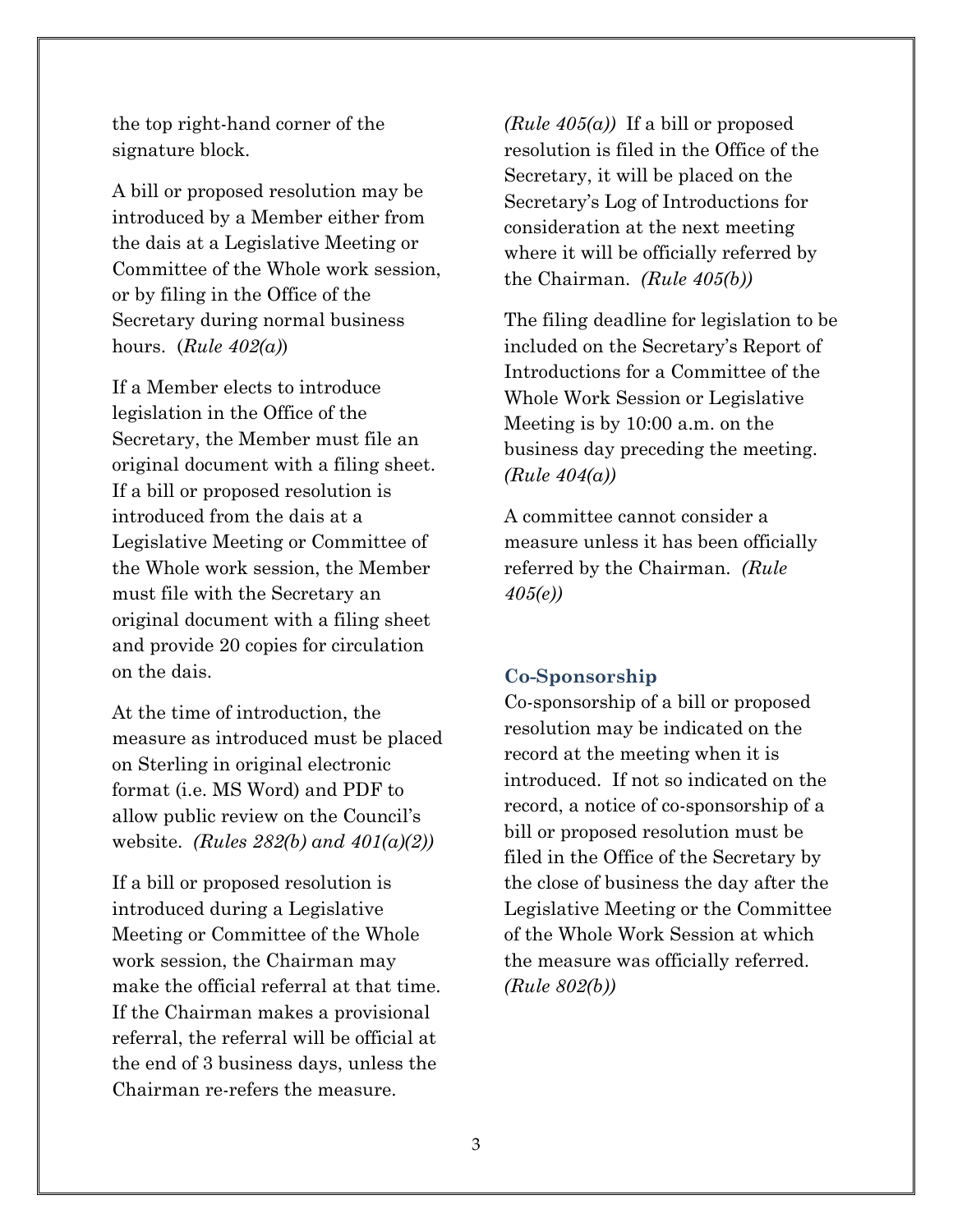### **Expedited Consideration by the Council**

Council Rules require at least 15 days' notice to the public in the *D.C. Register* before Council adoption of a proposed bill or resolution, except for emergency measures, ceremonial resolutions, or internal Council resolutions. *(Rule 421(a)(1))* Less than 15 days' notice may be given by publication in the *D.C. Register*  provided that good cause is demonstrated and an explanation of the circumstances requiring expedited Council consideration is published in the *Register* with the notice. *(Rule*   $421(a)(2)$  A hard copy of an abbreviated notice must be filed in the Office of the Secretary by close of business on Tuesdays for inclusion in the *D.C. Register* published on Friday of that week.

#### **Amendments**

Amendments to legislation ripe for Council consideration may be moved by a Member by either filing an amendment in the Office of the Secretary or from the dais at a Legislative Meeting.

If a Member files an amendment in hard copy in the Office of the Secretary by noon on the business day before a Legislative Meeting, the Office of the Secretary shall provide copies to the Members at the Legislative Meeting at which the

amendment is to be considered. *(Rules 353 (a) and (b))*

If a Member does not file an amendment in the Office of the Secretary prior to the Legislative Meeting, the Member must provide 20 copies of the amendment for circulation at the Legislative Meeting and file an original with a filing sheet with the Secretary. Amendments must be filed in the Office of the Secretary within 24 hours of a Legislative Meeting. (*Rule 353(c)*)

Should a Member choose to move an Amendment in the Nature of a Substitute, a notice of an intent to so move and the final Amendment in the Nature of a Substitute (i.e. a redlined version) must be filed in hard copy in the Office of the Secretary and circulated by noon on the business day before a Legislative Meeting. *(Rule 356(a))* The filed notice must explain the rationale and reasoning for the amendment. (*Rule 356(a)*)

All amendments require a fiscal impact statement and a legal sufficiency determination in order to be considered at a Legislative Meeting. (*Rules 353(e) and (f)*) Requests for the above assessments must be made at least 48 hours before the Legislative Meeting at which the measure is to be considered. (*Rules 309(d) and 310(b)*)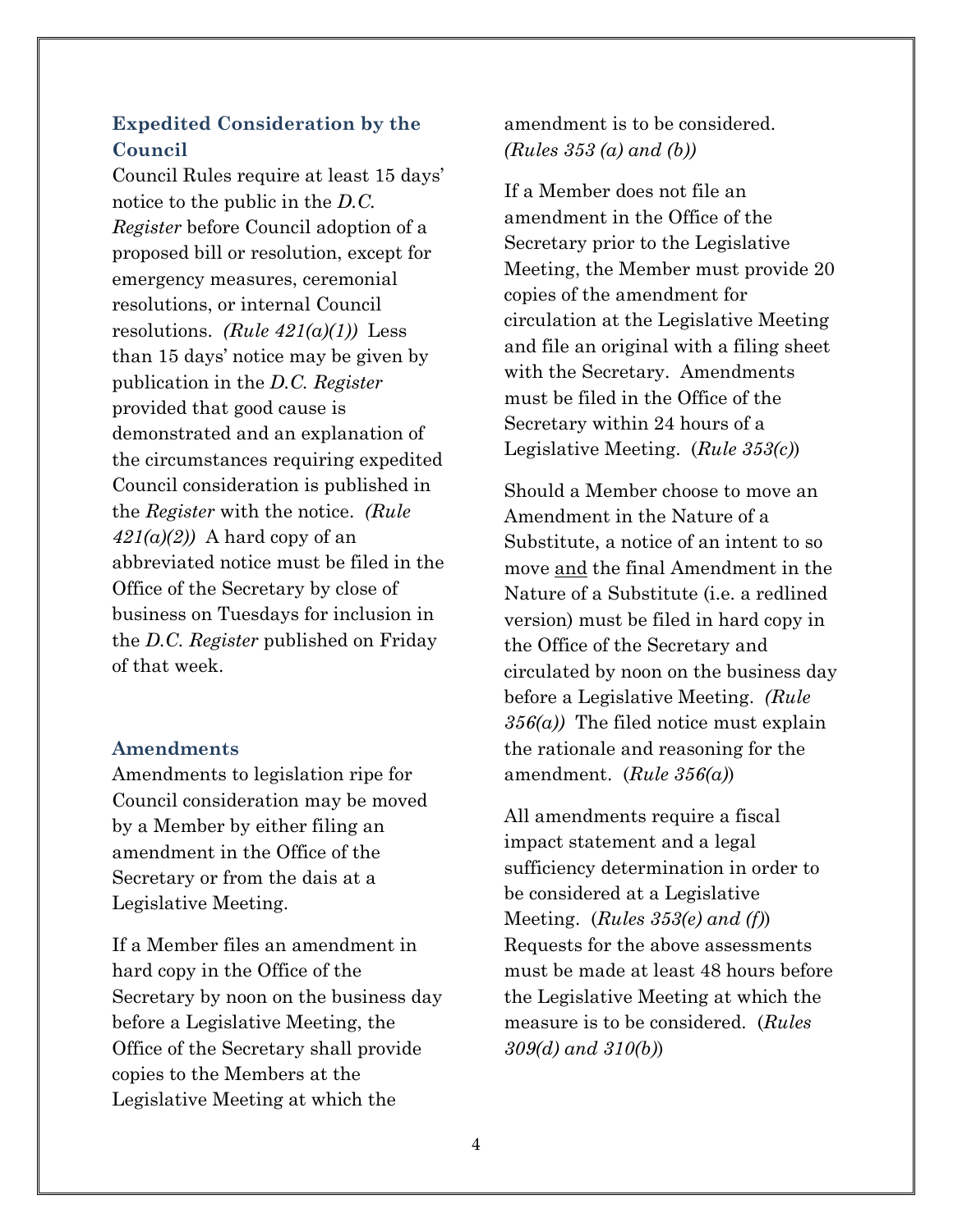### **Introduction of Emergency Legislation**

Council Rule 412(b) defines an "emergency" as a situation that adversely affects the health, safety, welfare, or economic well-being of a person for which legislative relief is deemed appropriate and necessary by the Council, and for which adherence to the ordinary legislative process would result in delay that would adversely affect the person whom the legislation is intended to protect.

If nine Members approve an emergency declaration and determine that emergency circumstances exist, the Council shall consider an emergency bill or proposed resolution.

A member may file emergency legislation either at a Legislative Meeting at which the measure is being considered or by filing in the Office of the Secretary by close of business on the day immediately preceding the Legislative Meeting at which the measure is to be considered. All filing rules for permanent bills and resolutions apply.

The Executive may file emergency legislation at any time. Emergency contract approval legislation to be considered at the next immediately scheduled Legislative Meeting must be filed in the Office of the Secretary no later than close of business on the fourth business day before the meeting at which approval is sought. (*Rule* 

*401(b)(2)(A)*) All other emergency legislation to be considered at the next immediately scheduled Legislative Meeting must be filed in the Office of the Secretary no later than noon on the second business day before the meeting at which approval is sought. (*Rule 401(b)(2)(B)*)

All emergency measures must be accompanied by a legal sufficiency statement and a fiscal impact statement prior to Council consideration and approval. (*Rules 412(d) and (e)*) Requests for the above assessments must be made at least 48 hours before the Legislative Meeting at which the measure is to be considered. (*Rules 309(d) and 310(b)*)

To assist in your preparation, a report on the status of emergency and temporary legislation is circulated by the Secretary by the fourth business day before a regularly scheduled Legislative Meeting.

# **Introduction of Ceremonial Resolutions**

To be placed on the agenda, a signed ceremonial resolution must be filed in the Office of the Secretary and circulated to Members and staff by noon of the day before the Legislative Meeting. *(Rule 427)*

A ceremonial resolution must first be adopted by the Council at a Legislative Meeting before a formal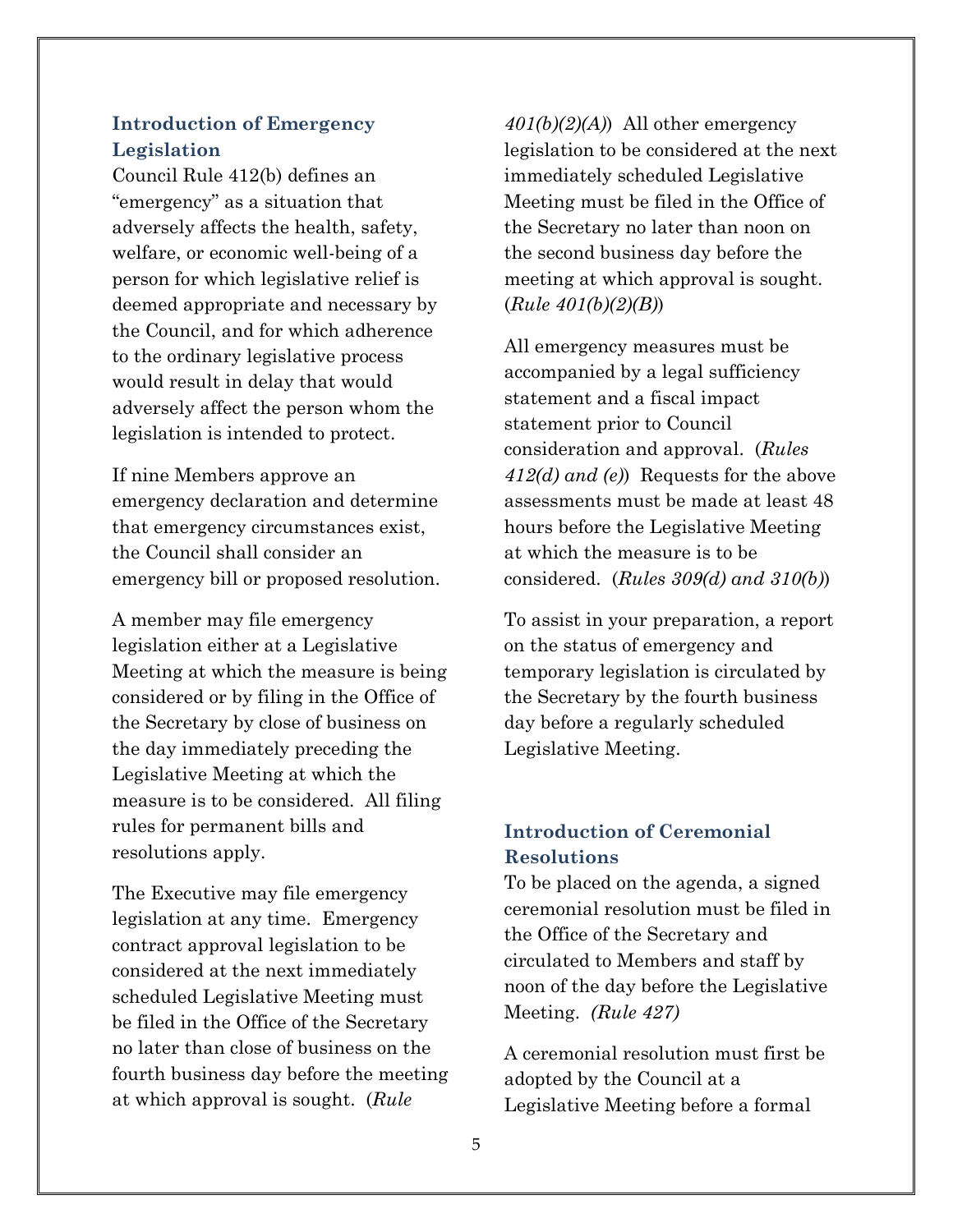presentation from the well of the Chamber can be requested. (*Rule 338(a)(1)*). For presentation of a ceremonial a framed version of an adopted ceremonial resolution may be obtained from the Information Services Division (ISD). To request a copy of a ceremonial resolution for presentation, please contact ISD directly with the date required and the location of the measure on Sterling.

During a Council Period, each Member is permitted to present up to 8 ceremonial resolutions for a cumulative total of 30 minutes. *(Rule 338(b))* Adopted ceremonial resolutions scheduled to be presented at a Legislative Meeting may be presented at a Committee of the Whole meeting immediately preceding the Legislative Meeting on the same day. (*Rule 338(a)(2)*)

#### **Committee Reports**

Following the official close of the record on a measure, a committee may consider the measure at a properly noticed committee meeting (i.e. markup). (*Rule 532*) Each bill or proposed resolution voted out of committee must be accompanied by a signed committee report dated for the date of mark-up and written in the order and format outlined in Rule 803. Each report must be accompanied by a fiscal impact statement and legal sufficiency determination that was moved with

the report at time of committee consideration. (*Rules 803 (g) and (h)*)

A committee report must be filed in the Office of the Secretary within 20 business days of committee action. (*Rule 803(i)*)

Each bill or proposed resolution voted out of committee must be cleared by the Committee of the Whole to certify its fitness for consideration by the Council at a Legislative Meeting. For the bill or proposed resolution to be automatically placed on the agenda of a Committee of the Whole work session, the committee report must be filed in the Office of the Secretary by close of business the Wednesday before a regularly scheduled work session.

#### **Hearing Records**

A hearing record for every proceeding must be filed in the Office of the Secretary within 20 business days after the close of the record. Rule 531(a) specifies the required documents that comprise a hearing record.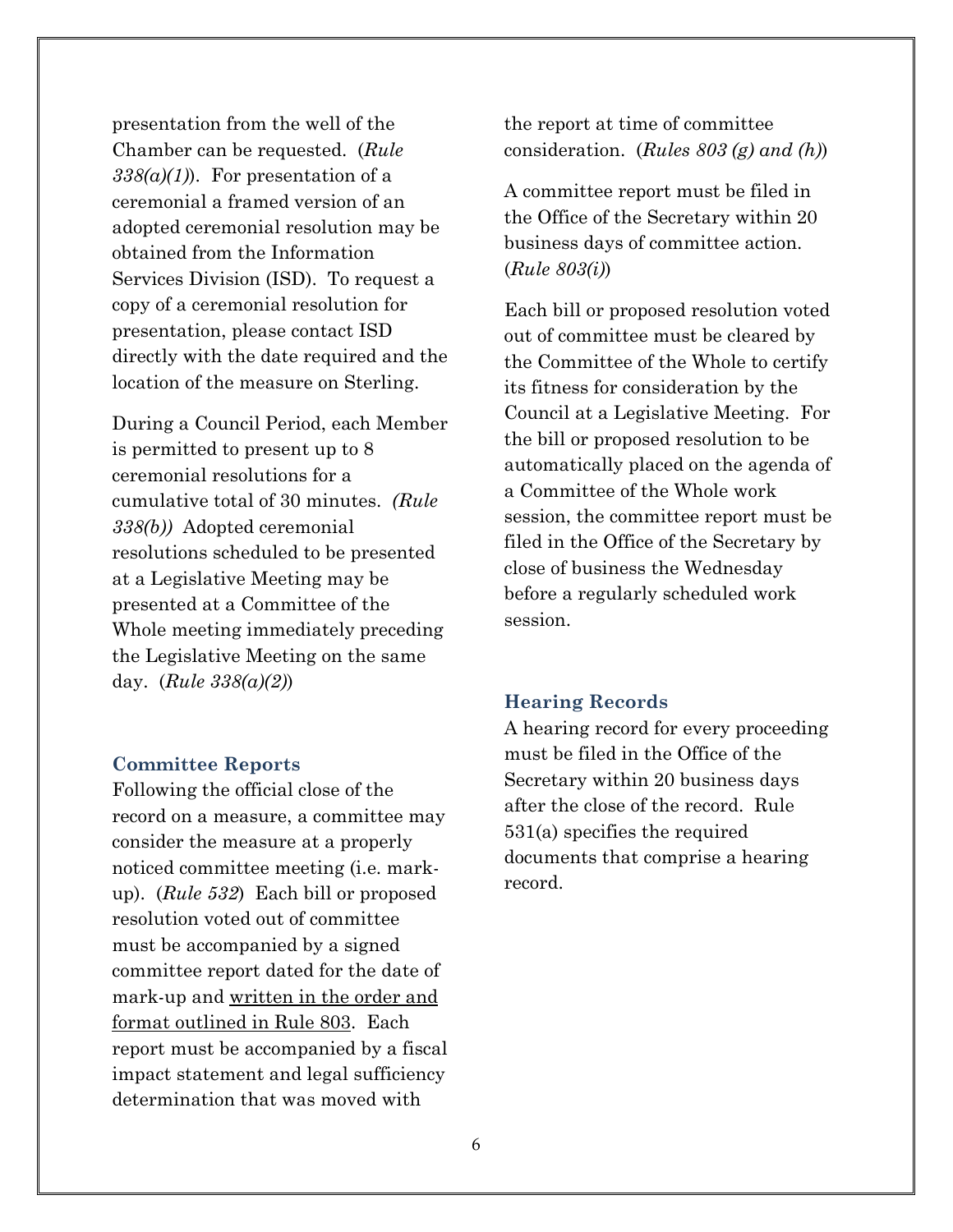#### **2. Notices of Proceedings**

Council Rules require the Secretary to distribute to each Member a copy of hearing and roundtable notices and provide notice to the public. All notices of meetings and hearings or roundtables must be hard-copy filed, with a filing sheet, in the Office of the Secretary for circulation to Members and staff and publication in the *D.C. Register*. (*Rules 501(d), 430(a))* 

#### **Public Hearing Notice**

All permanent bills require a public hearing prior to final adoption by the Council. *(Rule 501(a)(2))* A hearing may be held on a proposed resolution provided the notice meets the filing requirements for hearings.

To hold a hearing, committee staff must first reserve a hearing room and then hard-copy file a hearing notice with the Office of the Secretary. A hearing notice must be published in the *D.C. Register* at least 15 days prior to the hearing date. *(Rule 421(b))* Hearing notices must be filed in hard copy in the Office of the Secretary by 4p.m. on Tuesday to be included in that week's Register which is published on Friday. A bill or proposed resolution must be officially referred before a committee can consider a measure. *(Rule 405(e))* 

### **Abbreviated Public Hearing Notice**

A committee may schedule a public hearing with less than 15 days publication in the *D.C. Register* by hard-copy filing an abbreviated hearing notice in the Office of the Secretary. The abbreviated hearing notice must be published in the *D.C. Register* prior to conducting the hearing. (*Rule 421(b)*) The abbreviated hearing notice must include a reason for abbreviated consideration and must comply with Rule 421(c), which provides that an abbreviated notice must meet one of the following requirements:

(1) For a hearing on a permanent bill for the purpose of rescheduling the hearing when the hearing was previously noticed in the Register;

(2) For a hearing on a resolution, when a hearing is required, upon good cause found and published in the Register with the notice, and when the abbreviated notice provides at least 3 business days' notice;

(3) For an oversight or investigative hearing, when such notice is posted on the Council website or published in the Register;

(4) For a hearing that was scheduled on a day when there is an unscheduled closing of the government and when the abbreviated notice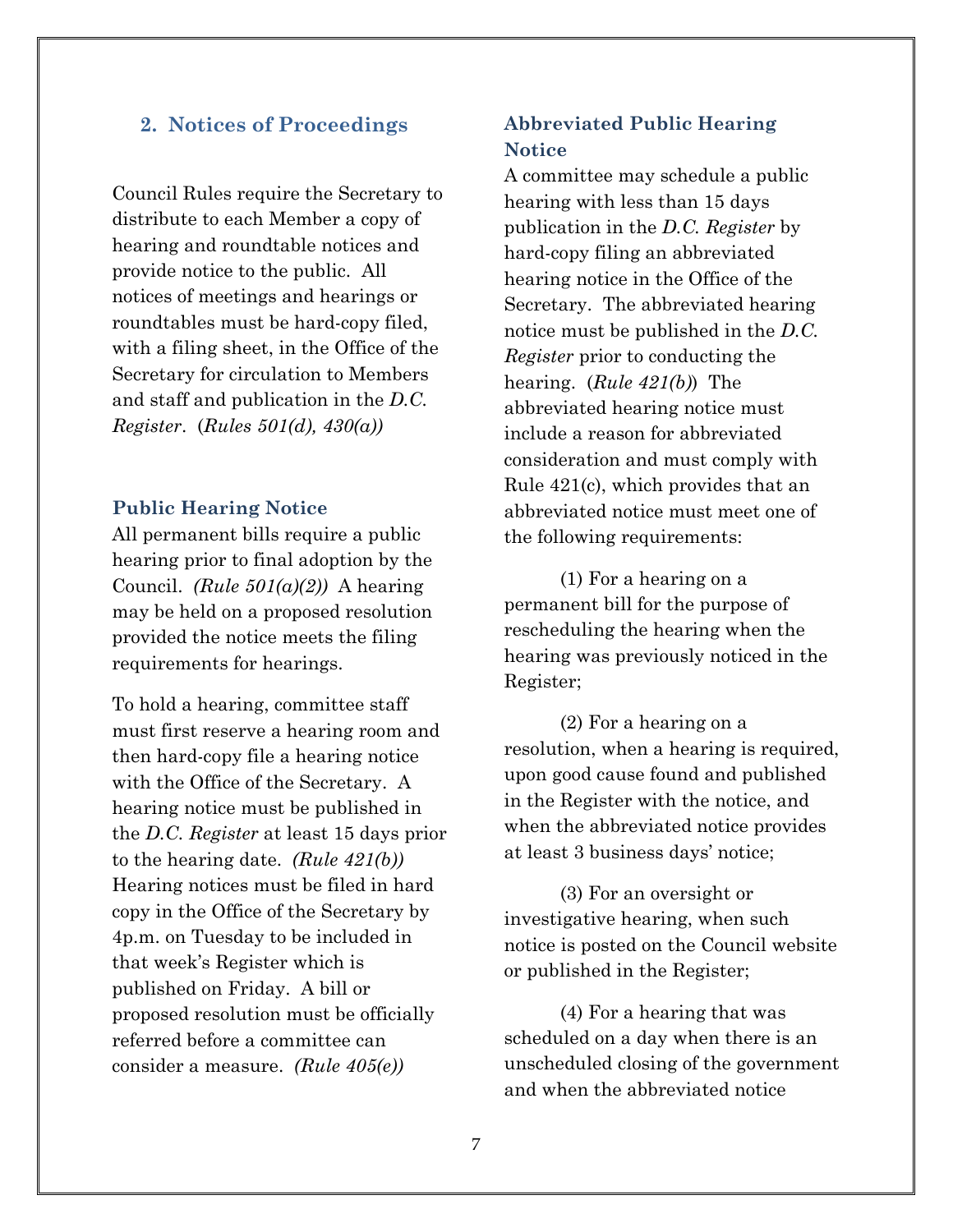provides at least 3 business days' notice; or

(5) For a hearing on any matter on which a notice has been filed to add any item that does not otherwise require a hearing and when the abbreviated notice provides at least 3 business days' notice.

An abbreviated hearing notice must be filed in the Office of the Secretary by 4p.m. on Tuesdays to be included in the *D.C. Register* published on Friday of that week.

#### **Public Roundtable Notice**

To hold a roundtable, committee staff must first reserve a hearing room and then hard-copy file a roundtable notice with the Office of the Secretary. A public roundtable may be held on a proposed resolution. (*Rule 501(c)*)

A hard copy roundtable notice must be filed in the Office of the Secretary at least 24 hours in advance of a public roundtable. (*Rule 421(d)*) The 24 hour count begins immediately on the first business hour after the notice is filed. *(Rule 281(a)(2))*

# **Public Oversight Hearing and Public Oversight Roundtable Notice**

A committee may schedule a public oversight hearing or public oversight roundtable to conduct oversight on agency operations, performance measures, spending or any matter relating to the affairs of the District that is properly within the committee's jurisdiction. The notice requirement for a public oversight hearing is the same as for a public hearing. The notice requirement for a public oversight roundtable is the same as for a public roundtable.

#### **Committee Meetings**

To hold a regularly scheduled committee meeting, committee staff must file a meeting notice with the Office of the Secretary. To hold an additional committee meeting, committee staff must first reserve a 1st floor hearing room and then hard-copy file a roundtable notice with the Office of the Secretary.

A notice of a regularly scheduled or additional committee meeting must be filed in the Office of the Secretary and circulated at least 24 hours before a meeting. The notice of a meeting must provide information about the meeting and must be accompanied by an agenda and draft measures. *(Rule 430)*

The 24-hour count begins immediately on the first business hour after the notice is filed. *(Rule 281(a)(2))*  Electronic circulation to Members and staff of a committee meeting notice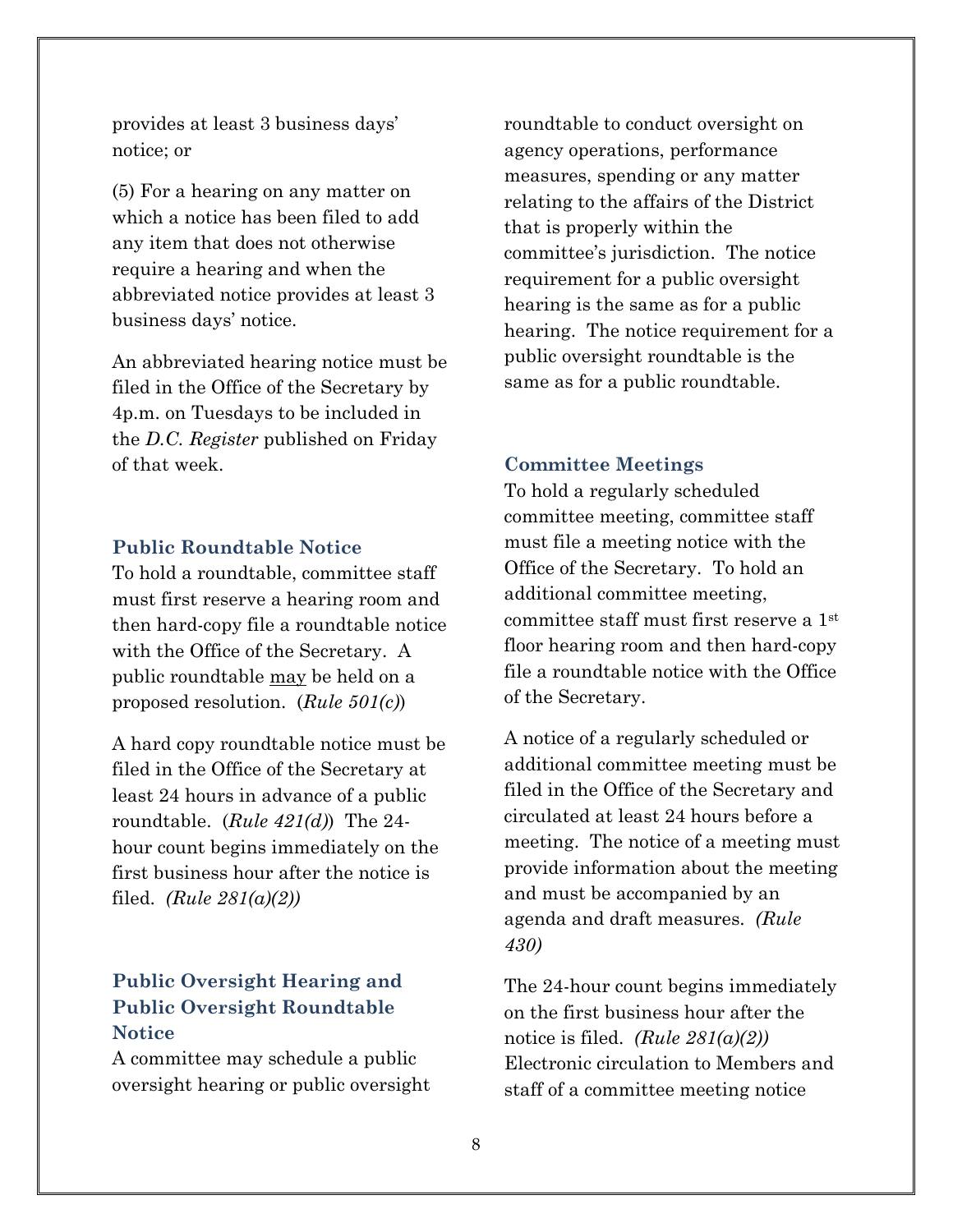pursuant to this rule is permissible, except that hard copies must be delivered to the Office of the Secretary and Chairman Mendelson.

# **Cancelling a hearing, roundtable or committee meeting**

Cancellation notices must be filed in the Office of the Secretary and circulated to Members and staff at least 24 hours before the scheduled proceeding, unless the reason for cancellation precludes notice. (*Rules 501(e), 430(c)*)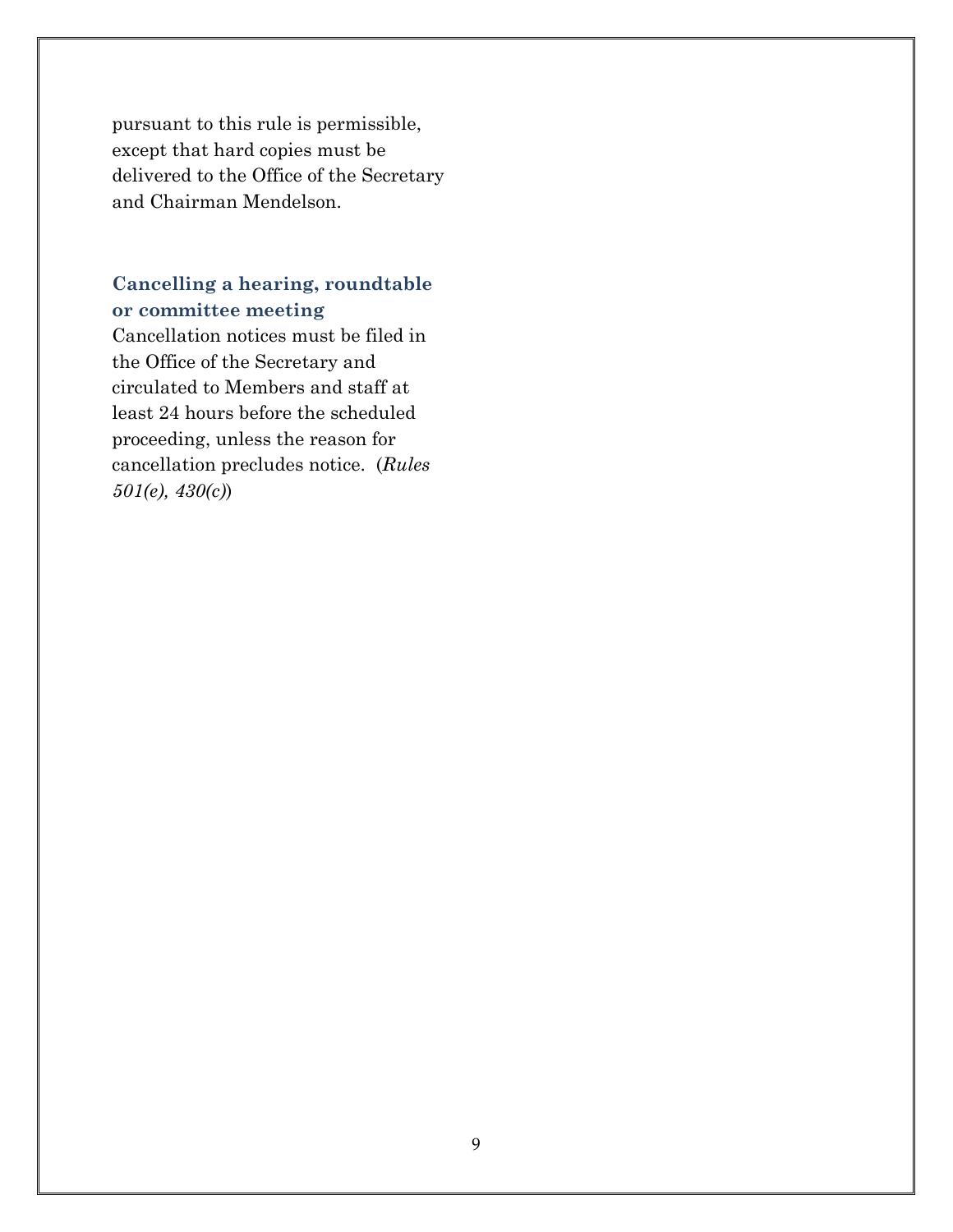# **III. Getting a Measure on the Agenda of a Legislative Meeting**

Council Rules outline procedures to follow to get a bill or proposed resolution on the agenda of a Legislative Meeting after the committee takes action. The normal process is that after the committee mark-up of a measure, a committee report must be filed in the Office of the Secretary within 20 business days. A Log of Committee Filings is prepared by the Office of the Secretary from which the agenda of the next regularly scheduled Committee of the Whole work session is developed. At the Committee of the Whole, the measure is certified for the agenda of the next regularly scheduled Legislative Meeting.

In addition, Council Rules outline other procedures to bring a measure before the full Council for action. The various ways of getting a bill or proposed resolution on the agenda of a Legislative Meeting are described below.

# **1. Cleared by the Committee of the Whole**

The Committee of the Whole establishes the agenda for a Legislative Meeting two weeks in advance. Council Rule 231(c) requires that each bill or proposed resolution reported by committees be reviewed by the Committee of the Whole to certify its legal and technical sufficiency, consistency with the approved budget, and record completeness.

After a committee marks up a bill or proposed resolution, a signed committee report, written in the order and format outlined in Rule 803, must be filed in the Office of the Secretary within 20 business days of committee action. The Committee of the Whole will place the measure on the agenda of the next work session provided the report on the measure is filed in the Office of the Secretary by close of business on the Wednesday before a regularly scheduled work session. (*See* COW Rule 403(b)).

# **2. Waiver of Council Rule 231(c) for bills or proposed resolutions at a Legislative Meeting**

If circumstances require expedited action by the Council on a bill or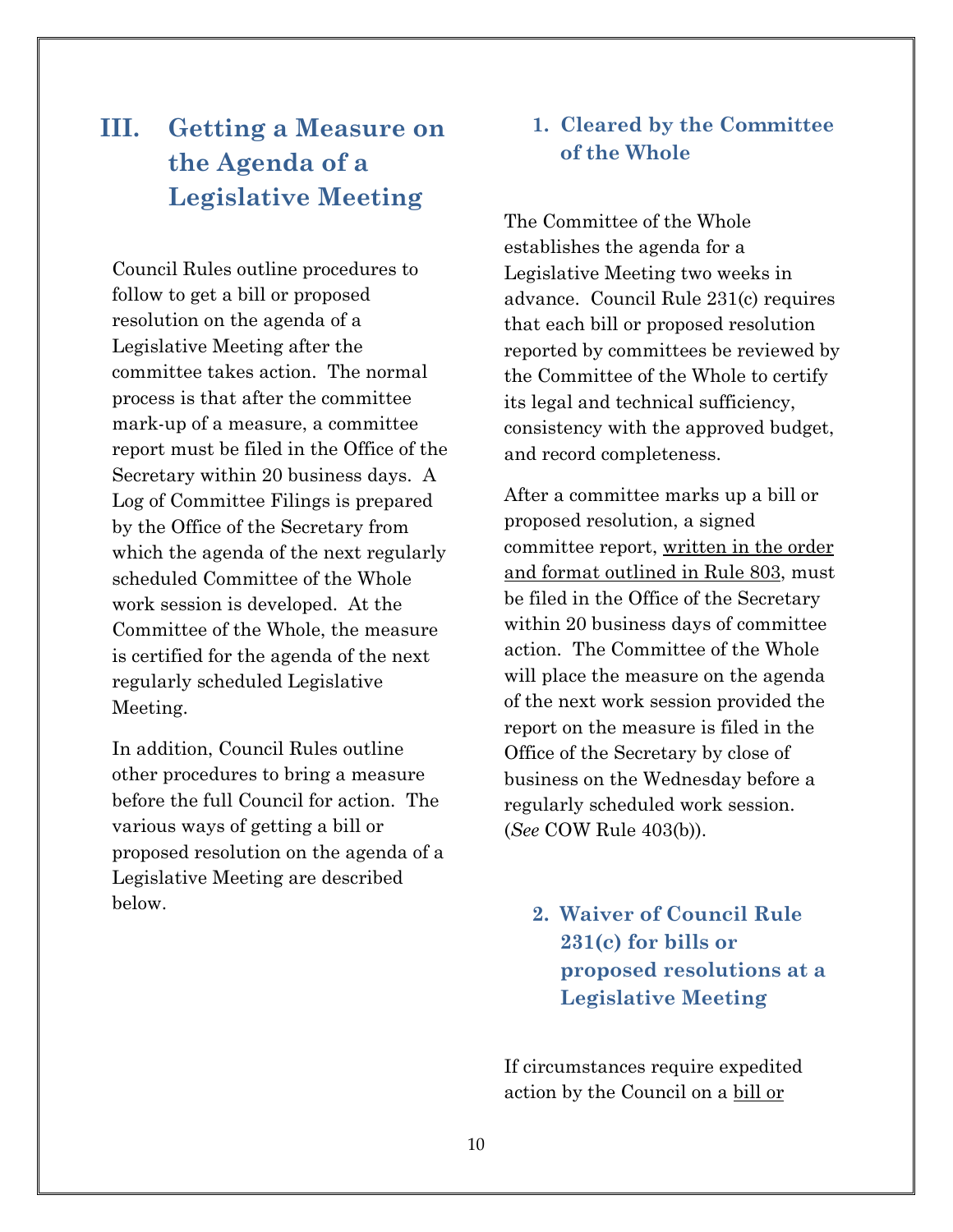proposed resolution, a committee chairperson may request to bypass the Committee of the Whole. During a Legislative Meeting by a vote of 2/3rds of the Members present and voting, the Council may waive the Committee of the Whole review and consider a bill or proposed resolution voted out by the committee. (*Rule 426(d)*)

To provide advance notice to the Members and public, and to allow the review required by Council Rule 231(c), a written request to waive the rule and to add the measure to the agenda of a Legislative Meeting must be filed in the Office of the Secretary. An explanation of the circumstances requiring the waiver must be included in the request. (*Rule 426(a)*) A report on the measure must have been filed in the Office of the Secretary at the time of the waiver request. (*Rule 426(b)*). The waiver request must be filed in the Office of the Secretary and circulated to Members and staff by noon of the third business day preceding a Legislative Meeting. (*Rule 426(a)*). Electronic circulation to Members and staff is permissible, except that hard copies must be delivered to the Office of the Secretary and Chairman Mendelson.

**3. Expedited consideration of a proposed resolution pursuant to Council Rule 339 at a Legislative Meeting**

Council Rule 339 allows an expedited procedure for placing a proposed resolution that has not been considered by the Committee of the Whole onto the non-consent agenda of a Legislative Meeting. Proper utilization of this rule can avoid the need for emergency legislation. This Rule applies to the following proposed resolutions:

(1) Revenue bond resolutions; or

(2) Resolutions regarding reprogramming requests, rules, regulations, confirmations, and other actions that meet the following conditions:

- a. Proposed for promulgation or adoption by an entity other than the Council;
- b. Required by law to be approved, disapproved or reviewed by the Council prior to taking effect; *and*/or
- c. The proposed resolution will take effect after a set period of time by operation of law.

Examples of resolutions covered by this Rule are confirmations to certain boards and commissions, revenue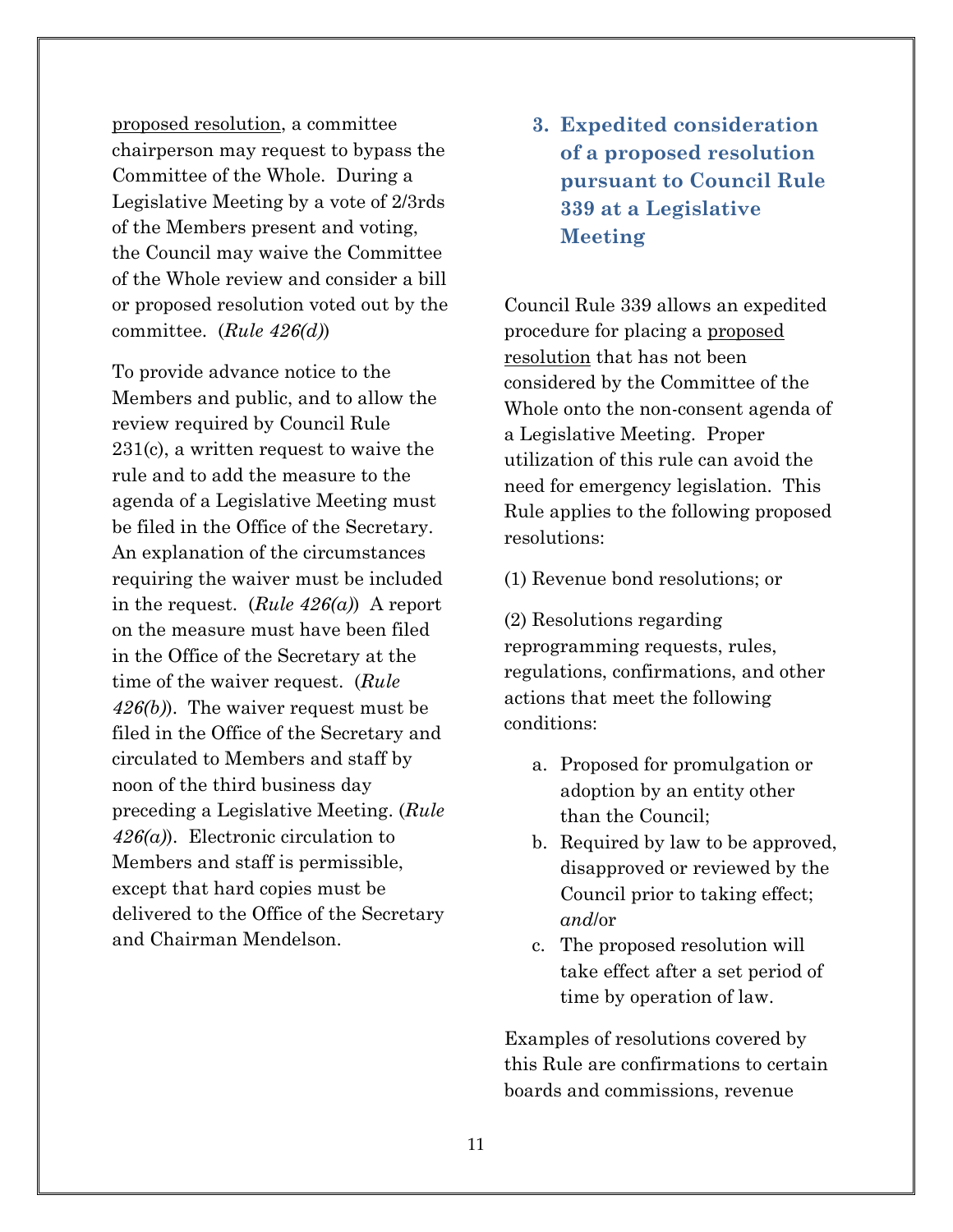bonds, rulemakings, and disposition of property.

A written request pursuant to this rule and a committee report on the proposed resolution must be filed in the Office of the Secretary before noon of the third business day preceding a Legislative Meeting. (*Rule 339(c)*). Electronic circulation to Members and staff of a request pursuant to this rule is permissible, except that hard copies must be delivered to the Office of the Secretary, Chairman Mendelson.

# **4. Use of Emergency Legislation**

Council Rule 412 provides for the use of emergency legislation. If nine Members approve an emergency declaration and determine that emergency circumstances exist, the Council shall consider an emergency bill or proposed resolution.

Written notice of an intent to place an emergency measure on the agenda of a Legislative Meeting must be given by noon on the third day before a Legislative Meeting unless extraordinary circumstances prevent timely notice (*Rule 424(a)*).

The notice must include an explanation of the circumstances that require Council consideration of emergency legislation and the

intended effect of the legislation. (*Rule 424(a)*). The notice must also state whether a temporary bill is required and must include the title of the proposed emergency legislation.

A hard copy of the notice and drafts of the emergency declaration and emergency measure (and temporary measure, if necessary, see *Rule 413*) must be filed in the Office of the Secretary and circulated to the Members and staff by noon of the third business day before a Legislative Meeting. (*Rule 424*) If extraordinary circumstances require expedited Council consideration, an emergency measure may be placed on the agenda with shorter notice. *(Rule 424(a))*

The Executive may request that a Member move emergency legislation for Council consideration and approval. If a Member agrees, all notice requirements for emergency action is required to be met for the measure to be considered at a Legislative Meeting. *(See Rules 412, 413, 424)*

Electronic circulation of an emergency notice request pursuant to this Rule is permissible, except that hard copies must be delivered to the Office of the Secretary and Chairman Mendelson.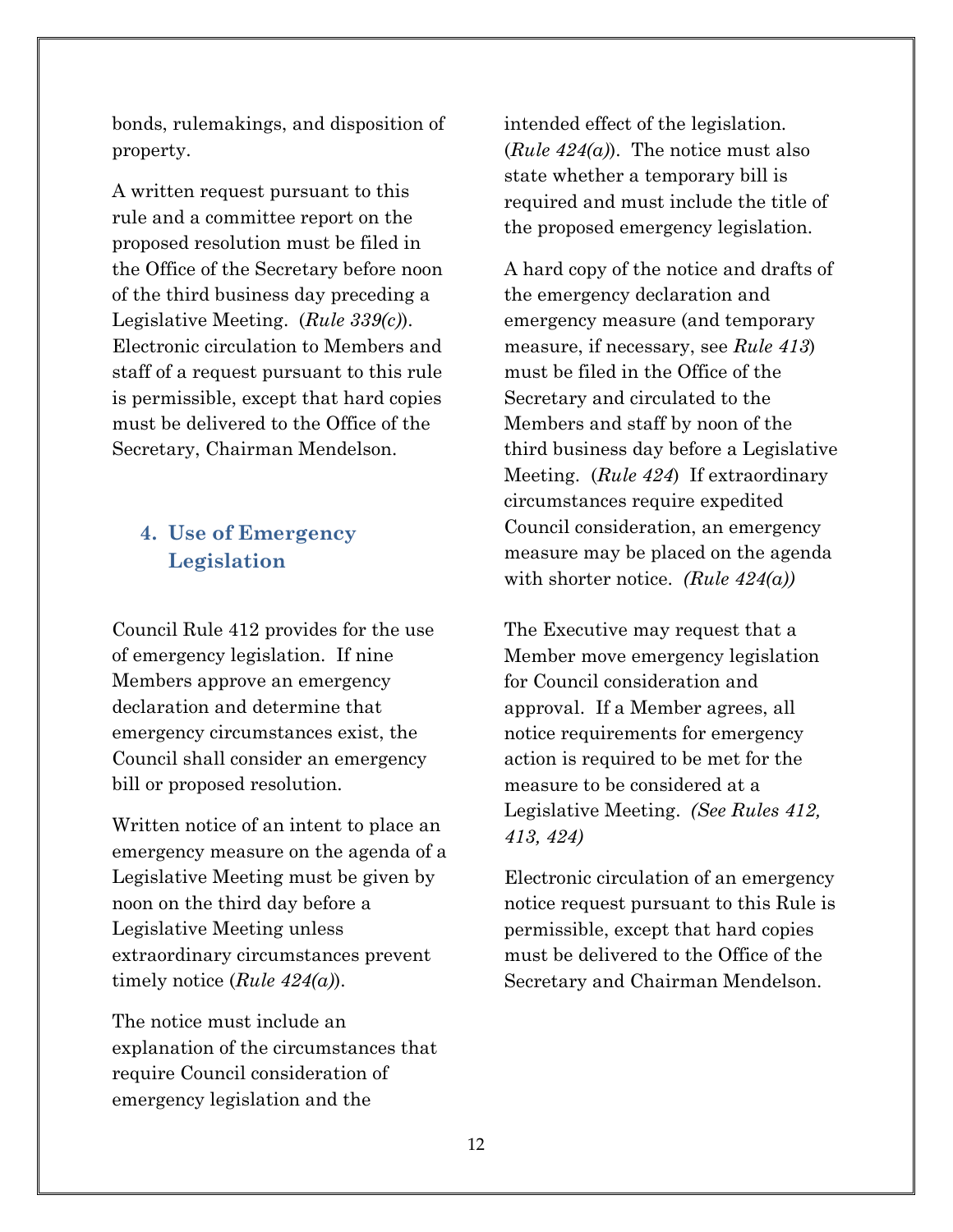#### **5. Motion to Discharge**

Council Rule 357 describes the discharge procedure. This rule is rarely used because a discharge bypasses committee action and review by the Committee of the Whole. A bill or proposed resolution pending in committee may be considered by the Council at a Legislative Meeting if a motion to discharge the measure from the committee is approved by a vote of 2/3rds of the Members present and voting. If the motion is approved, the Council shall consider the introduced version of the bill or proposed resolution or reassign it to another committee. The measure may be amended during consideration. A motion to discharge may be placed on the agenda by a written request to the Chairman and notice to the Members and staff. Electronic circulation to Members and staff of a request pursuant to this rule is permissible, except that hard copies must be delivered to the Office of the Secretary and Chairman Mendelson.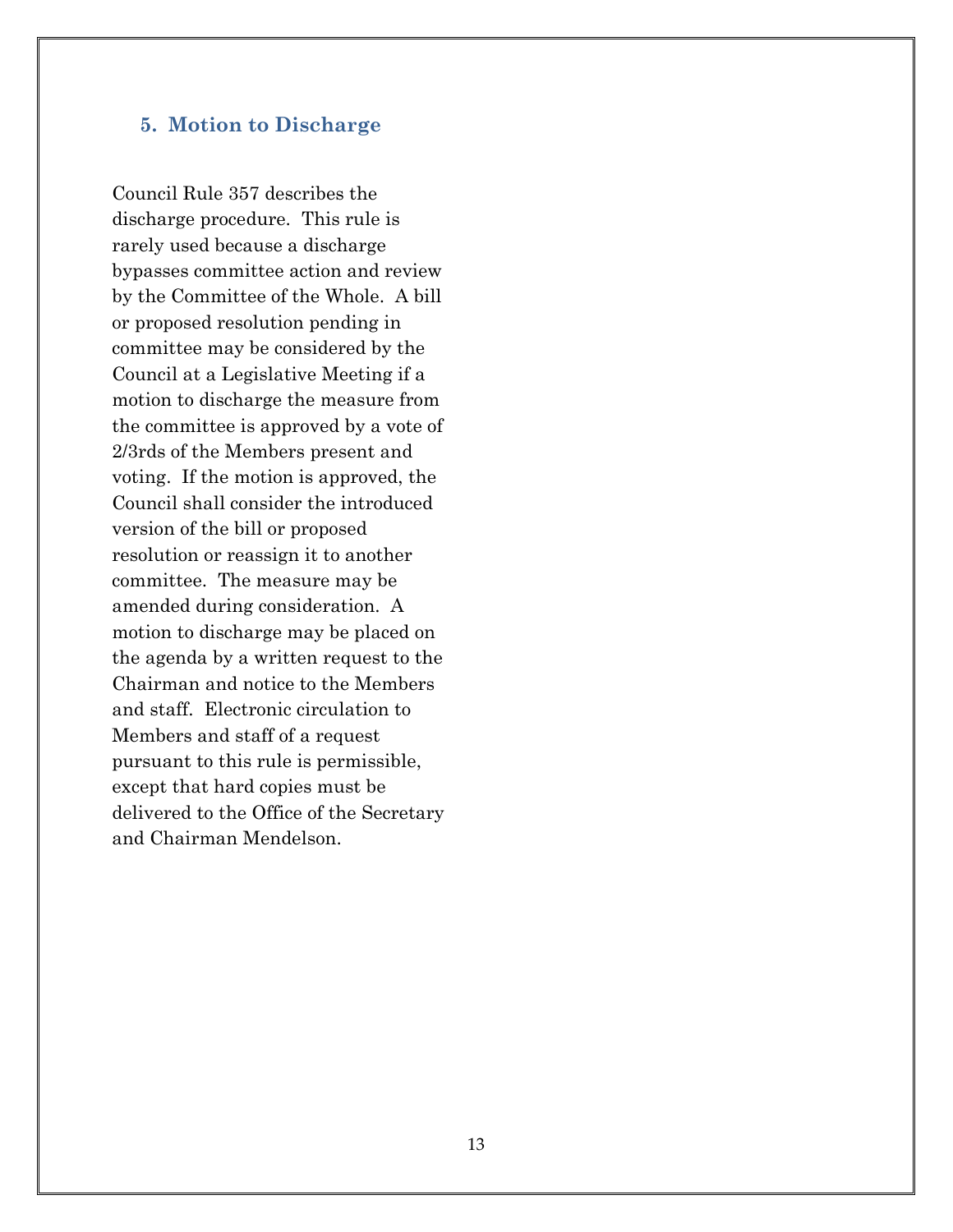# **IV. Council review of contracts**

Prior to award, all District contracts in excess of \$1 million during a 12-month period or multiyear contracts are required to be transmitted by the Executive to the Council for review and approval. *(D.C. Official Code § 1- 204.51 and Rule 307)* The Executive transmits a hard copy of a contract package to the Office of the Secretary for introduction by the Chairman at the request of the Mayor (or independent agency).

Contracts are "Retained" by the Council, often with comments by one or more committees with jurisdiction over the subject matter, however they are not referred to a Committee for action. Transmittals are added to the Log of Introductions and circulated electronically to the Members and staff within one business day.

District law (D.C. Official Code § 2- 352.02) requires the submission of a contract summary along with the contract that is submitted for Council review, including, but not limited to the following information (*please see § 2-352.02(c) for complete list*):

• The proposed contractor, contract amount, unit and method of compensation, contract term, and type of contract;

- The goods or services to be provided, the methods of delivering goods or services, and any significant program changes reflected in the proposed contract;
- The selection process, including the number of offerors, the evaluation criteria, and the evaluation results, including price and technical components;
- The background and qualifications of the proposed contractor, including its organization, financial stability, personnel, and prior performance on contracts with the District government;
- A certification that the proposed contract is within the appropriated budget authority for the agency for the fiscal year and is consistent with the financial plan and budget;
- A certification that the proposed contract is legally sufficient, including whether the proposed contractor has any currently pending legal claims against the District;
- A certification that the proposed contractor is current with its District and federal taxes or has worked out and is current with a payment schedule approved by the District or federal government.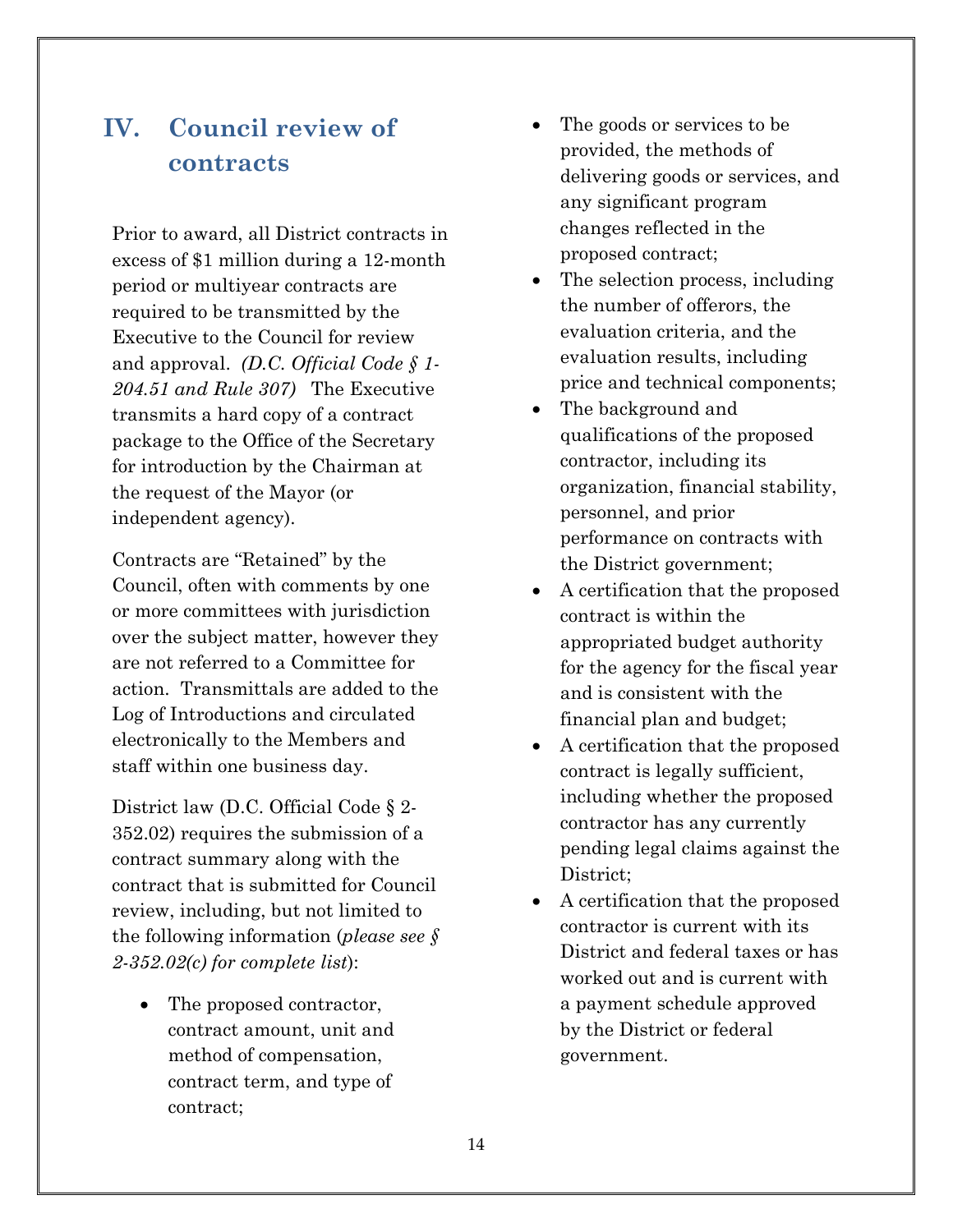### **Contracts over \$1M in 12-month period**

A proposed contract in excess of \$1M during a 12-month period is submitted for a 10-calendar-day period of review. *(D.C. Official Code § 1-204.51(b))* The period of review begins the first business day after it is received in the Office of the Secretary. *(Rule 307(b))*

The proposed contract shall be deemed approved by the Council at the end of the 10-calendar-day period if no resolution to approve or disapprove the proposed contract is introduced.

A resolution to approve or disapprove a proposed contract must be introduced by at least 3 councilmembers and filed in hard copy in the Office of the Secretary during the 10-calendar-day period of review. *(Rule 307(d))* If a resolution to approve or disapprove a contract is timely filed, the review period is automatically extended by an additional 35-calendar days; thereby permitting a 45-calendar-day period of Council review.

If a resolution to approve or disapprove a contract has been filed in the Office of the Secretary, 15 days publication notice in the *D.C. Register* must be given to the public before Council action. *(Rule 421(a))* The Council must vote on the resolution before the 45-calendar-day period ends, otherwise the contract will be

deemed approved on the 46th day after it was introduced.

If a resolution approving or disapproving a contract is withdrawn after the initial 10-calendar-day period has elapsed, the proposed contract shall be deemed approved on the date the resolution is withdrawn. *(Rule 407(c))*

#### **Multiyear contracts**

A proposed multiyear contract for goods and services is submitted to the Council for a 45-calendar-day period of review. *(D.C. Official Code § 1- 204.51(c))* The period of review begins the first business day after it is received in the Office of the Secretary. *(Rule 307(b))* Submitted with the proposed multiyear contract is an approval resolution. The approval resolution must be published in the *D.C. Register* for at least 15 days before Council action. *(Rule 421(a))*

A proposed multiyear contract shall be deemed disapproved by the Council unless during the review period the Council votes and adopts a resolution to approve the multiyear contract.

#### **Retroactive contracts**

Prior to award, all District contracts in excess of \$1 million during a 12-month period or multiyear contracts are required to be transmitted by the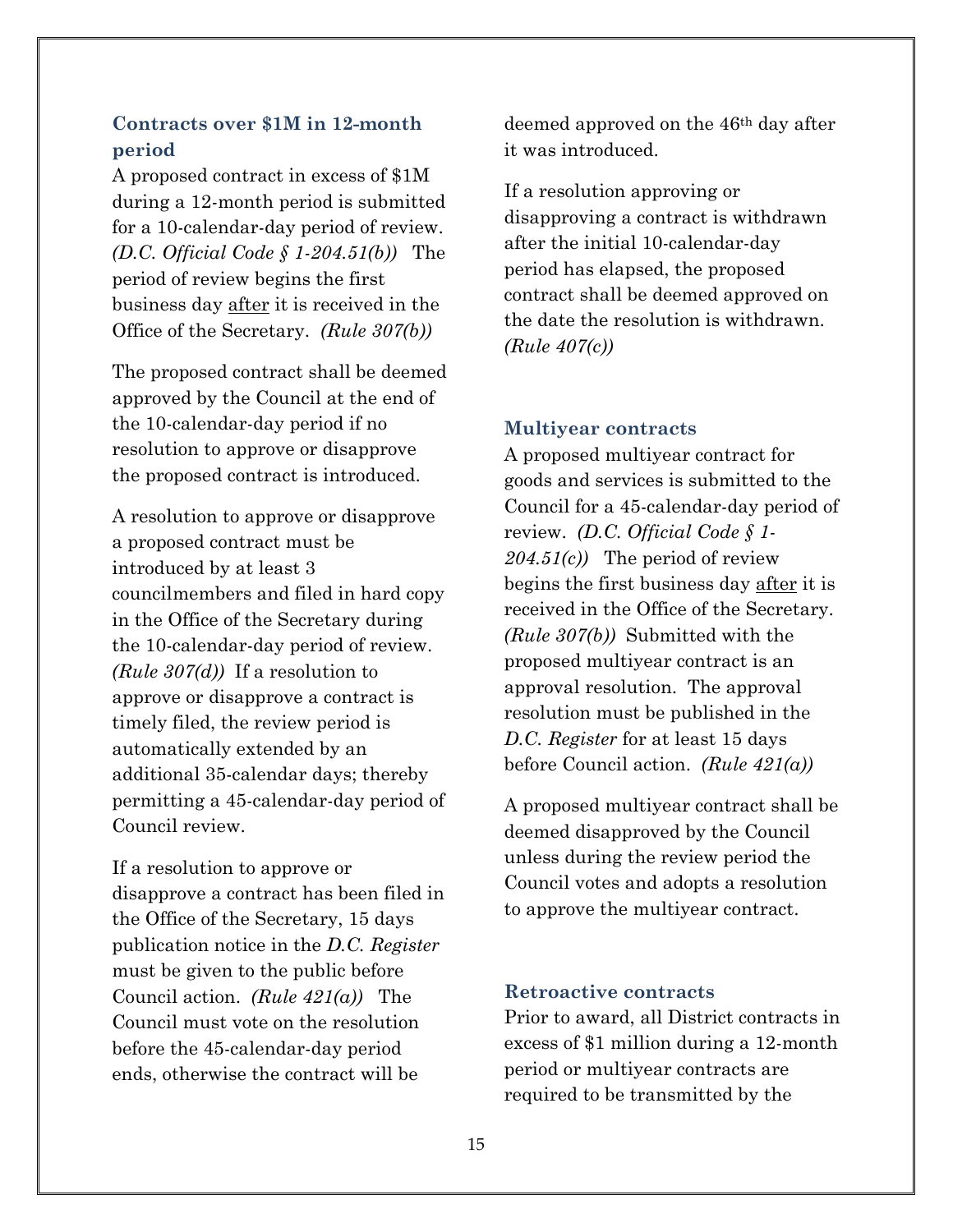Executive to the Council for review and approval. *(D.C. Official Code § 1- 204.51(b))* Sometimes proposed contracts are not transmitted to the Council for review and approval prior to award and/or receipt of goods and services. In those instances, because Council review and approval is still required, the Council must ratify the retroactive contract.

The Executive transmits retroactive contracts as emergency legislation – in the form of an emergency declaration resolution and an emergency act. The Executive must transmit to the Office of the Secretary emergency contract approval legislation by close of business on the fourth business day prior to a Legislative Meeting for consideration at that meeting. (*Rule 401(b)(2)(A)*) The Executive must also secure a mover for such legislation. If a Member agrees, all notice requirements for emergency action is required to be met for the measure to be considered at a Legislative Meeting. *(See Rules 412, 413, 424)*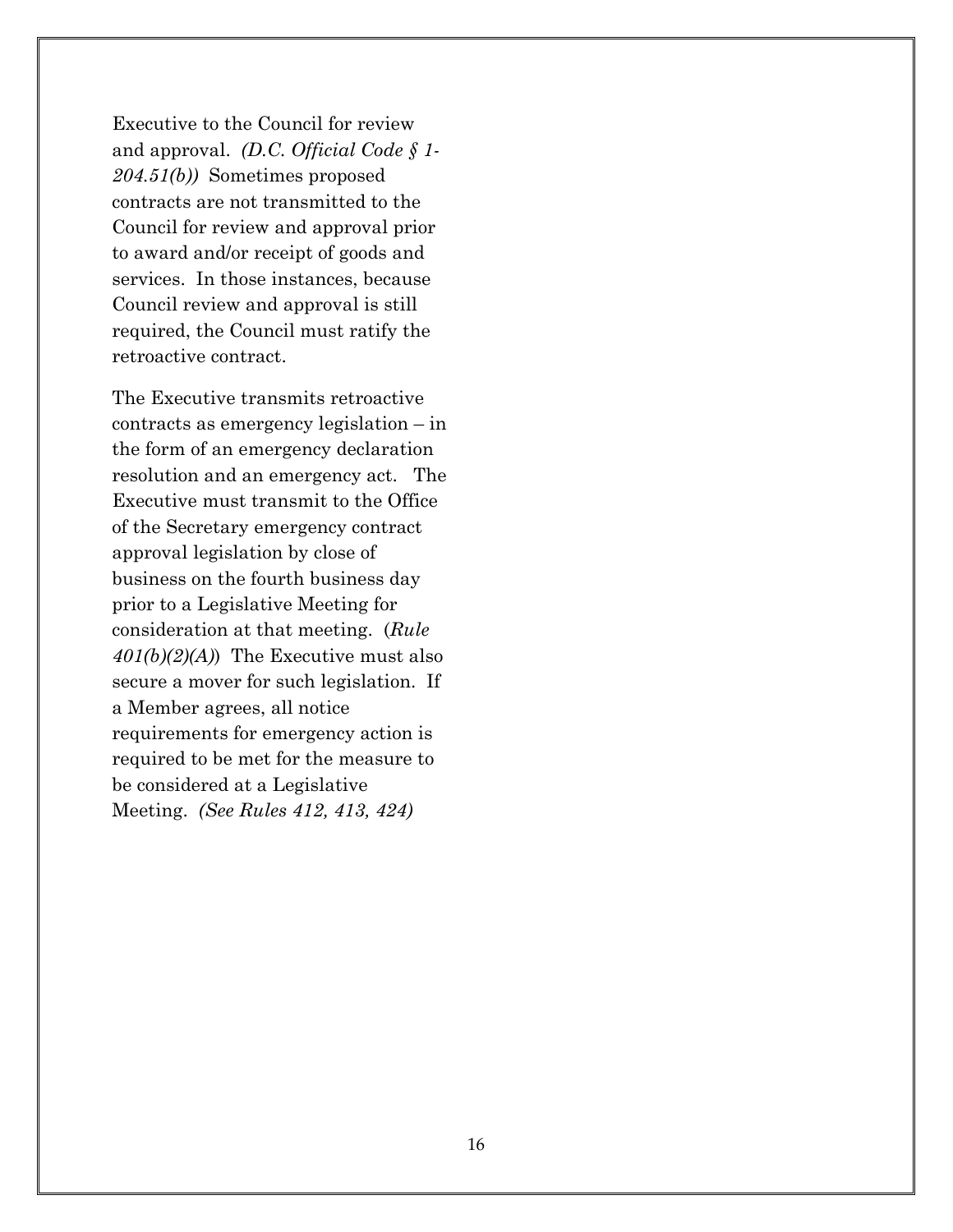# **V. Other**

#### **1. Recess**

Recess means a period of time during which regularly scheduled meetings of the Council are not held. Council Period 23 recesses are during the following periods:

- July 15<sup>th</sup> through September 15th of each year;
- December 23<sup>rd</sup> through December  $31<sup>st</sup>$  of each year;
- April 12 through April 19, 2019 and simultaneous with the DCPS Spring Break in 2020. (*Rule 101(31)*)

No committee may take official action during recess. A bill or proposed resolution may not be introduced during recess. However, an emergency measure, or a resolution approving or disapproving a contract over \$1 million, which is to be considered at an additional or special Legislative Meeting may be introduced during recess. A committee may hold a public hearing or roundtable during recess if authorized by a vote of the Council. A committee report or notice of future committee action may be filed during recess. *(Rule 306)* 

# **2. How to Fill Out a Filing Sheet**

All legislation filed in the Office of the Secretary must be filed in hard copy and accompanied by a filing sheet that is either typed or clearly legible, completely filled out and signed. (*Rule 402(e)*)

The date indicated on the filing sheet must be the date in which you are filing the measure.

The short title of the measure in which you are filing is found on the legislation in parenthesis under the - BE IT ENACTED BY THE COUNCIL OF THE DISTRICT OF COLUMBIA, that this act or resolution may be cited as " $\ldots$ ".

You must indicate the name and location legislation can be found on Sterling.

The rest of the form is selfexplanatory; you should place a check next to the item indicating what type of measure you are filing.

#### **3. Decorum on the Dais**

Council staff sits in the back row on the dais to provide support and assistance to the Members. Because of the limited seating, only one staff person per Member should be seated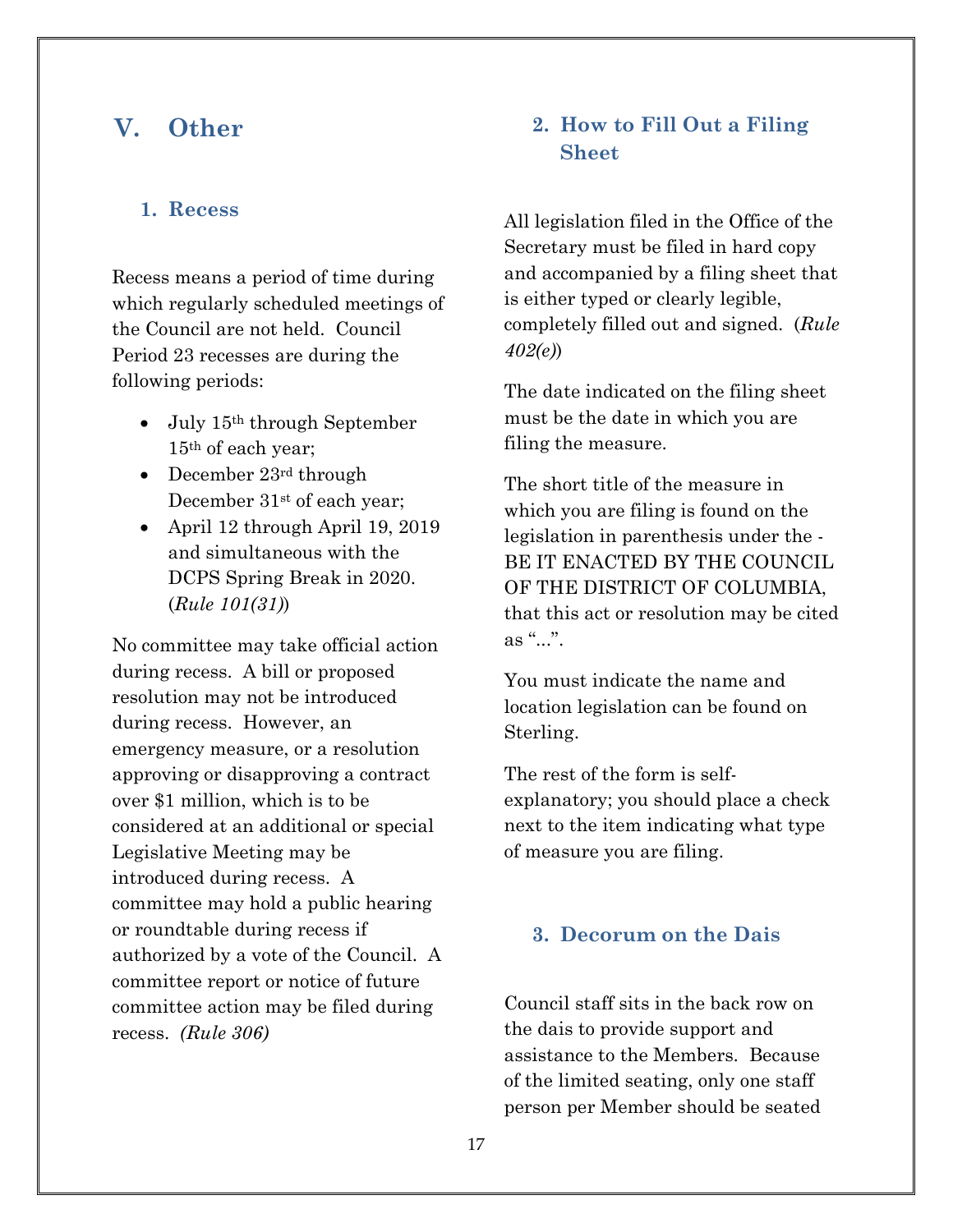on the dais. A staffroom is located to the right of the dais with a television to watch the proceedings.

If you have copies of legislation or amendments to circulate on the dais, bring at least 20 copies. When the Member gives the copies to the staff for circulation, please make sure that the original is on top with a filing sheet attached and properly completed.

Unlike a public hearing or roundtable, staff cannot sit at the dais during a Legislative Meeting. To avoid mishaps, food and drinks are not allowed on the dais.

You should be aware that the meetings are broadcast live on the District Council Channel and staff is often visible. Be conscious of facial expressions, body movements, conversations and use of electronics that distract from the message of the Member speaking.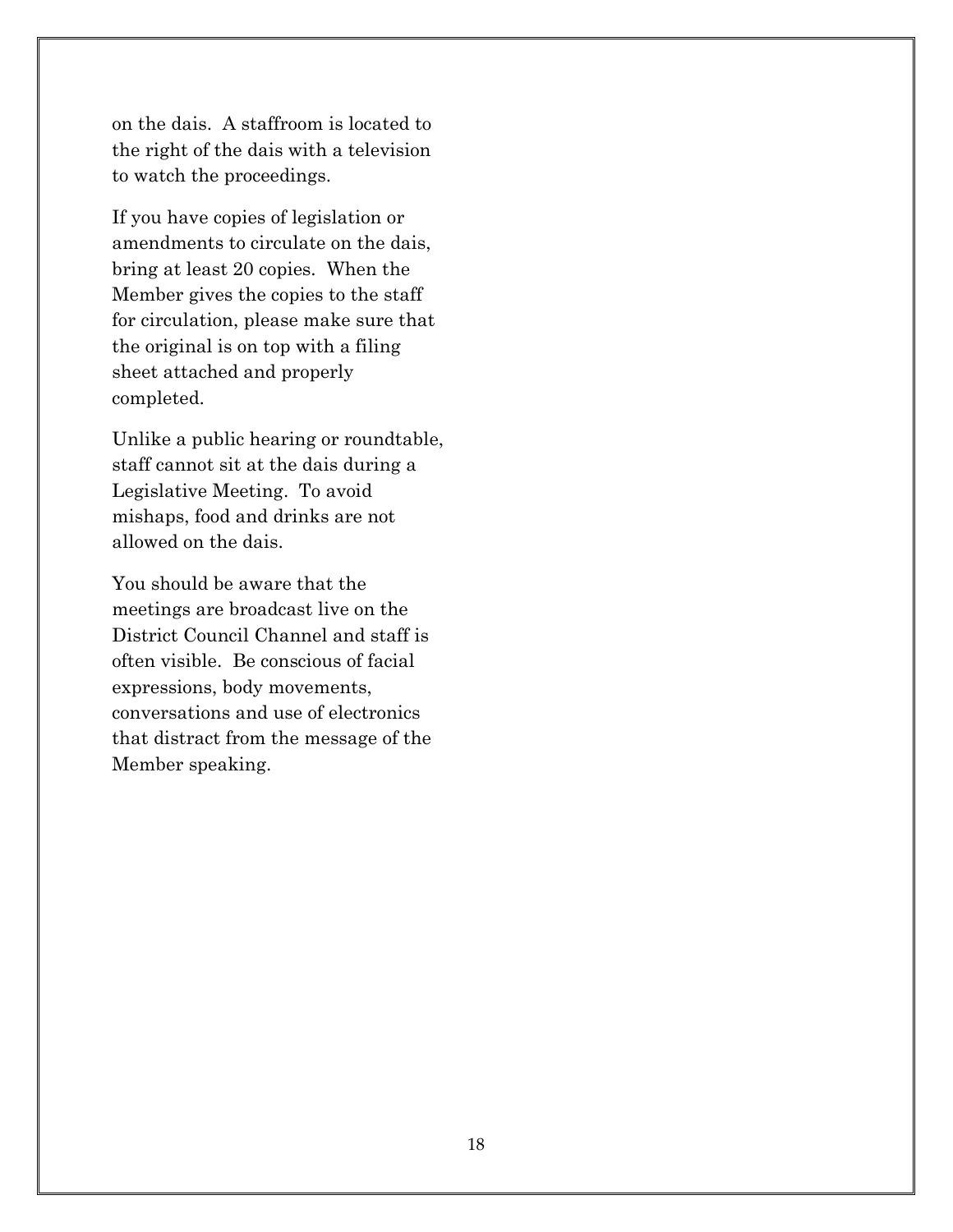

# **Office of the Secretary: FILING CHEAT SHEET**

#### **HEARING RECORDS**

Within **20 business days** after close\* of the record for a hearing or roundtable, a committee shall file with the Secretary a hearing record, which shall be a complete record of the hearing or roundtable.

A complete hearing record includes the following:

- the published/or filed notice
- witness list
- copies of written testimony
- statements or other materials submitted for the record
- important correspondence with the Mayor, if applicable;
- other information the committee considers necessary

*\*If new materials are provided to the committee after the close of the record, the committee chairperson may supplement the hearing record. Unless otherwise provided in the hearing notice or stated at the hearing, the record for a hearing or roundtable shall close 10 business days after the hearing or roundtable.*

#### **REPORTS ON LEGISLATION**

Each adopted report on a measure shall be:

- **signed** by the Councilmember
- accompanied by the final measure, and
- **dated as of the date of the markup**

Each report shall contain the following information, **in the order listed**:

1. comprehensive section stating the measure's background, need, purpose, and effect. This section shall also include the committee's reasoning, analysis of relevant issues, legislative intent, and, if applicable, guidance on statutory construction

- 2. chronology of action, including the date:
	- a. of introduction
	- b. that the notice of intent to act on the measure was published in the Register
	- c. **EACH** notice of hearing or roundtable was published in the Register (in the case of notices not published, date filed with OSEC);
	- d. **EACH** hearing or roundtable on the measure; and
	- e. committee meeting at which the measure and report were adopted
- 3. position of the Executive, if any, on the measure
- 4. committee's Response to each relevant issue and concern raised in a recommendation adopted by a resolution of an affected Advisory Neighborhood Commission, if any, that has been provided to the committee before the close of the record
- 5. list of witnesses who testified at the hearing, or who submitted a statement for the record before close of the record, and a brief summary of each witness's position
- 6. impact on existing provisions of law that the measure would modify or affect
- 7. summary of the fiscal impact
- 8. detailed section-by-section analysis of the measure's substantive provisions
- 9. any additional information the committee decides to include and
- 10. summary of the committee's mark-up of the measure, including:
	- a. dissenting, separate, and individual views of committee members, if members demanded the opportunity to state their views;
	- b. record of the results of a voice vote or, if a roll-call vote, the votes to adopt the legislation and the motion to adopt the report; and
	- c. any recorded votes on amendments to the measure or other motions

#### **REPORT ATTACHMENTS**

Attached to each report, in the following **ORDER**, shall be:

- 1. measure, as introduced, with Mayor 's transmittal letter, if applicable and the Secretary's memorandum of referral
- 2. any written statements or materials the committee decides to attach
- 3. as required by Council rule 309, a fiscalimpact statement
- 4. as required by Council rule 310, a legalsufficiency determination
- 5. if reporting a bill **repealing** or **amending existing law**, a comparative print showing, by italic, underscore, strikethrough, or other typographical device, the changes proposed